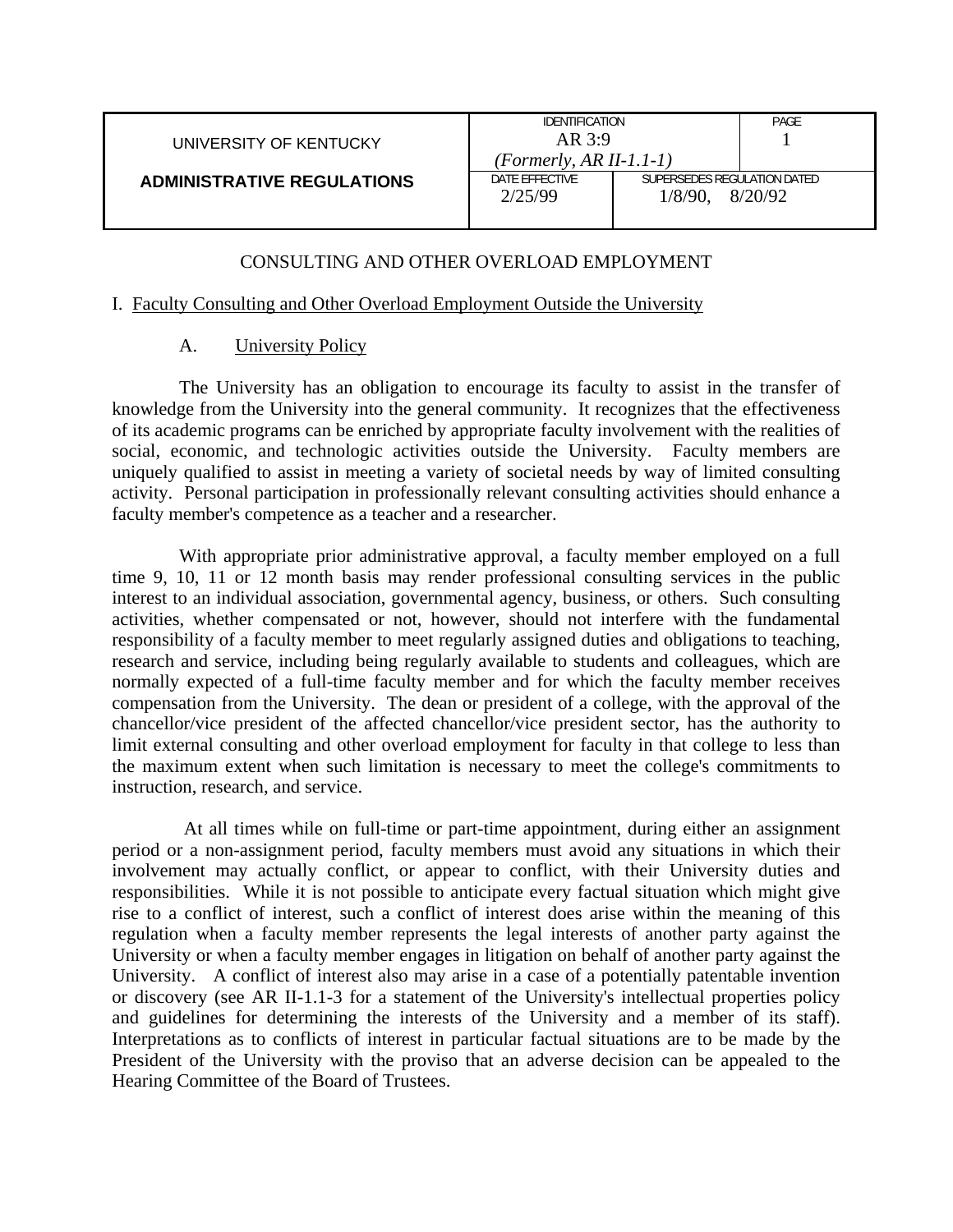"The above principles apply to all faculty members during the period of their active full-time employment by the University. Any non-assignment period during May 16-August 15 is/are excluded for those faculty members employed on a nine-month (academic year) assignment basis. Similarly, any non-assignment period is excluded for faculty members on a ten-month or eleven-month assignment basis. Additionally, any authorized annual leave or vacation period is excluded for those faculty members employed on a nine month (academic year) assignment basis. The assignment period will determine the number of days that a faculty member may consult (See section B III). Regardless of the assignment period, faculty who plan to consult or to undertake employment outside the University must complete Form F (illustrated at the end of this administrative regulation). Form F must be completed before a faculty member undertakes any consulting or outside employment. The information provided by the faculty member on Form F will be evaluated to ensure that there are no actual or potential conflicts of interest during the nine-month, ten-month, eleven-month, or twelve-month assignment period and also during any non-assignment period, authorized leave, or vacation period. Professional services covered under University-enacted professional service plans are excluded from this approval process."

#### B. Approval Procedure

 The variety of outside consulting or employment situations and the potential of such for detracting from a faculty member's regular University activities, for lacking professional relevance to the faculty member's field, or for constituting a conflict of interest for the faculty member demand a standard procedure for review and approval.

 The viability of this policy depends upon the manner in which faculty members exercise this opportunity for enrichment of the academic program of the University. The following guidelines and procedures are set forth to aid in the interpretation of the policy for professional employment, consulting or professional practice. In general, any outside employment demanding more than purely spare-time effort must be substantially justified in terms of the contribution its performance can bring to the faculty member's pursuit of teaching, research, and service. The basic responsibility for determining the appropriateness of any outside employment rests with the personal and professional integrity of the individual faculty member.

 When desiring to engage in such activities, a faculty member must make a formal proposal in writing to the concerned department or division chairperson using a copy of Form F (illustrated at the end of this administrative regulation). Since approval shall not be granted for blanket authorization to consult or engage in professional practice, a proposal should be specific. Such a proposal shall indicate the nature of the work to be performed, the estimated amount of time involved, the duration of the assignment, and the scale of compensation if any. The department or division chairperson's recommendation on the proposal shall be forwarded to the appropriate college dean or president whose recommendation, in turn, normally shall be forwarded to the chancellor/vice president of the concerned sector for final action. These proposals shall be made a matter of record by the chancellor/vice president who shall transmit periodic reports to the President and to the Board of Trustees.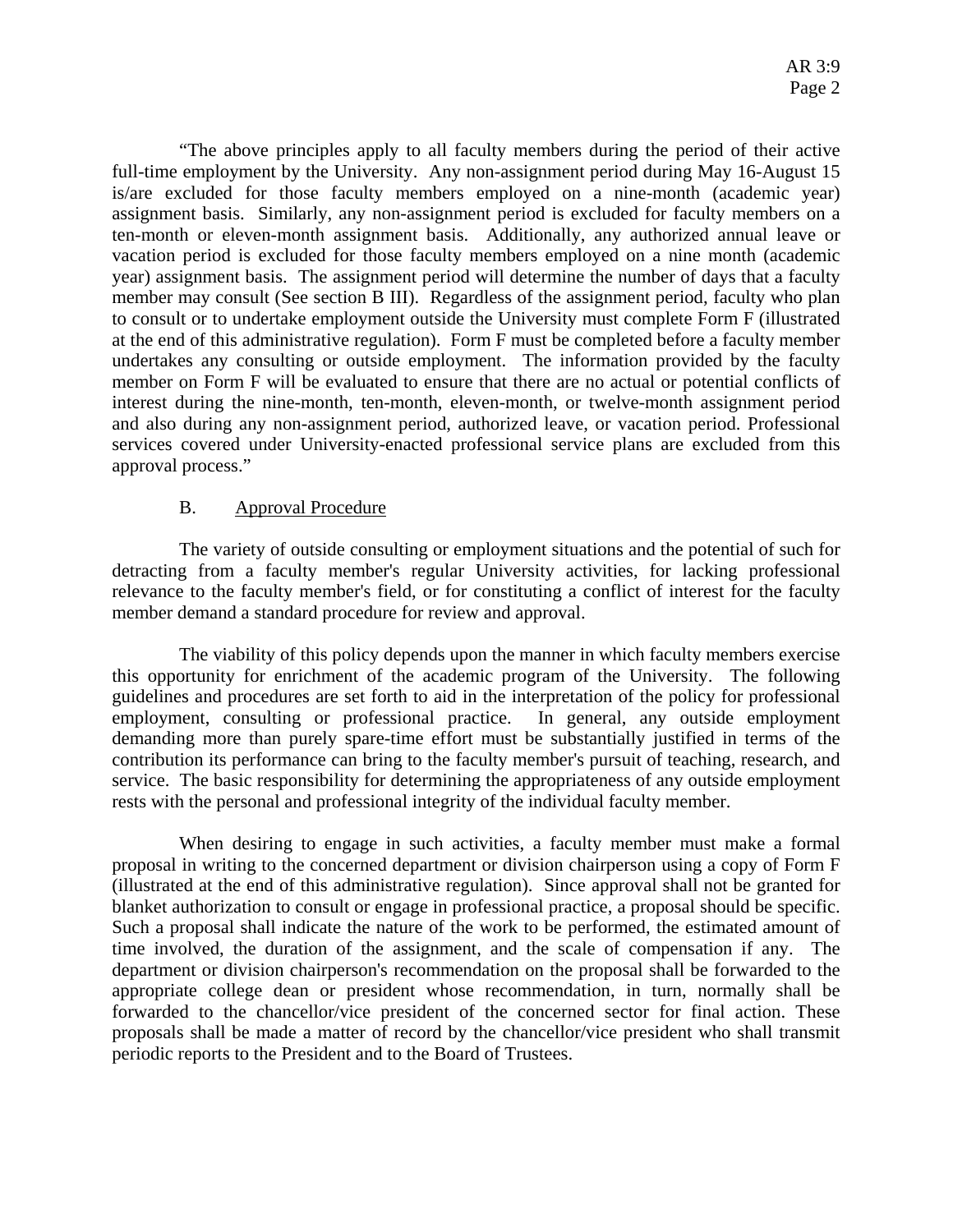In cases where urgency can be demonstrated relative to the consideration of proposals for consulting and other overload employment, chairpersons of departments and divisions and deans and the President of Lexington Community College should be sensitive and responsive to the need for prompt action. In such a case, upon receipt of the faculty member's proposal and the department or division chairperson's recommendation, the dean or president of the college shall approve or disapprove the proposal and report the resulting action to the faculty member, department or division chairperson, and chancellor/vice president of the sector.

 Whenever a proposal by a faculty member is disapproved by an official of the University, it is the obligation of that official to provide the faculty member, upon request, with an oral statement of the reason for the decision. The faculty member also is entitled to appeal such a disapproval through established channels.

 Faculty members engaged in consulting and other overload activities must not use the name of the University of Kentucky in such a manner as to suggest institutional endorsement or support of a non-University enterprise.

 Requests for outside employment that involve significant use of other University personnel, facilities, or equipment should be performed on a contractual basis with the University rather than on an individual consulting basis.

 A faculty member wishing to engage in continuing consulting or other outside employment must resubmit a request annually.

 The following professional activities are subject to the guidelines in Section I.A. but are excluded from the approval requirements in Section I.A. and discussed in this section so long as any such activity occurs on not more than four separate occasions per year and does not result in compensation in excess of one thousand dollars (\$1,000) per occasion:

 1. Occasional service on review panels, site visit teams, professional committees or boards, and related voluntary professional services;

- 2. Occasional lectures or seminars at other institutions;
- 3. Occasional telephone or office consultation; and

 4. Occasional reading and evaluation of manuscripts, writing reviews, serving as expert witness, rendering professional opinions in depositions, etc.

 Faculty members engaged in consulting and other overload employment activities must assure that they do not have a conflict of interest (See AR II-4.0-4) and that they adhere to the policy on Ethical Standards and Misconduct in Research (GR - X) and (AR II-4.0-2).

 II. Special Considerations Regarding Faculty Consulting and Other Overload Assignment Within the University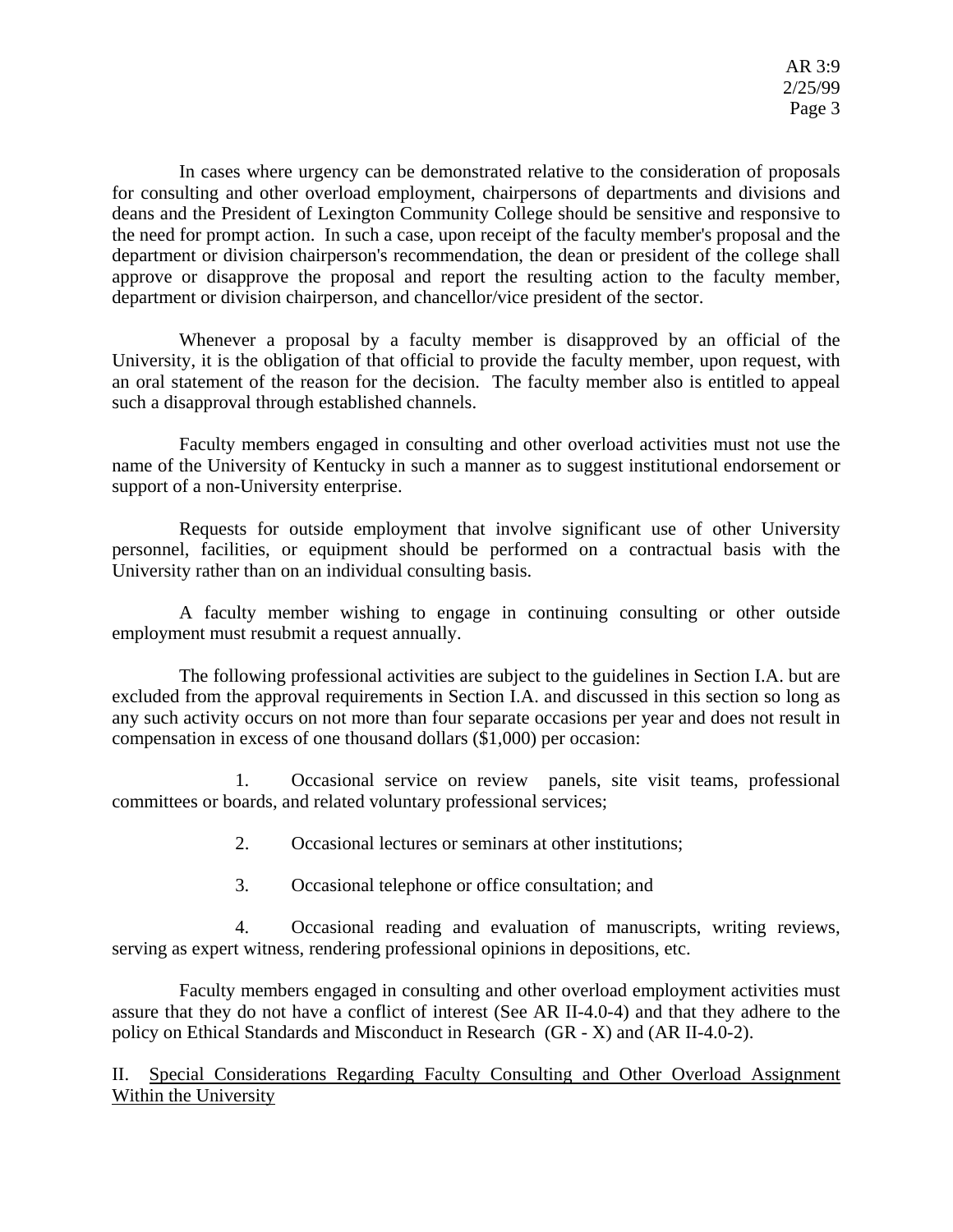The University recognizes that there are occasional circumstances when a faculty member may be the most appropriate person to undertake University assignments which are beyond the scope of that individual's normal departmental, college, and University-wide responsibilities. Examples include the conducting of continuing education classes, the grading of correspondence courses, and participating in various types of sponsored activities for which the basic responsibility lies outside the faculty member's educational unit. Reasonable compensation above the individual's regular University contract shall be negotiated between the Dean and faculty member and approved by the Chancellor/Vice President. The local nature of the circumstances, the relative closeness of participants, the potential impingement on the individual's regular duties, market factors, and the potential for conflicts of interest shall be considered.

Additional compensation for internal overload assignments (e.g., continuing education classes, including extension and evening programs classes, and grading in correspondence courses) may be governed by specific fee schedules. Such fee schedules must be approved by the appropriate University authority. In the absence of such fee schedules per diem-compensation may not exceed 1/195, 1/217, 1/238, or 1/260 on a nine-month, ten-month, eleven-month, or twelvemonth assignment basis, respectively, of the individual's regular assignment period salary for the pertinent fiscal year unless expressly approved otherwise in advance by the chancellor/vice president of the affected sector. The total of all internal overload compensation during a regular assignment period may not exceed 39/195, 39/217, 43/238, or 48/260 on a nine-month, tenmonth, eleven-month, or twelve-month assignment basis, respectively, of the individual's pertinent regular assignment period salary unless specifically approved in advance by the Chancellor/Vice President of the affected area.

| <b>Internal Overload Limits</b>                                |            |            |            |            |  |  |
|----------------------------------------------------------------|------------|------------|------------|------------|--|--|
|                                                                | 9 month    | 10 month   | 11 month   | 12 month   |  |  |
|                                                                | assignment | assignment | assignment | assignment |  |  |
| Pier diem<br>compensation shall<br>not exceed                  | 1/195      | 1/217      | 1/238      | 1/260      |  |  |
| Total internal<br>overload<br>compensation shall<br>not exceed | 39/195     | 39/217     | 43/238     | 48/260     |  |  |

Regardless of whether an approved fee schedule or an appropriate per diem compensation is used, prior administrative approval of a proposal for an internal overload assignment (*i.e.*, an assignment such as one of those mentioned in the two preceding paragraphs) is still required. The approval procedure for internal overload assignments shall be identical with the previously described outside employment approval procedure except for the above special constraints.

If an internal overload assignment is to be compensated from sponsored project funds, the faculty member's proposal for overload employment shall be forwarded sequentially to the department or division chairperson, dean or president of the college, principal investigator for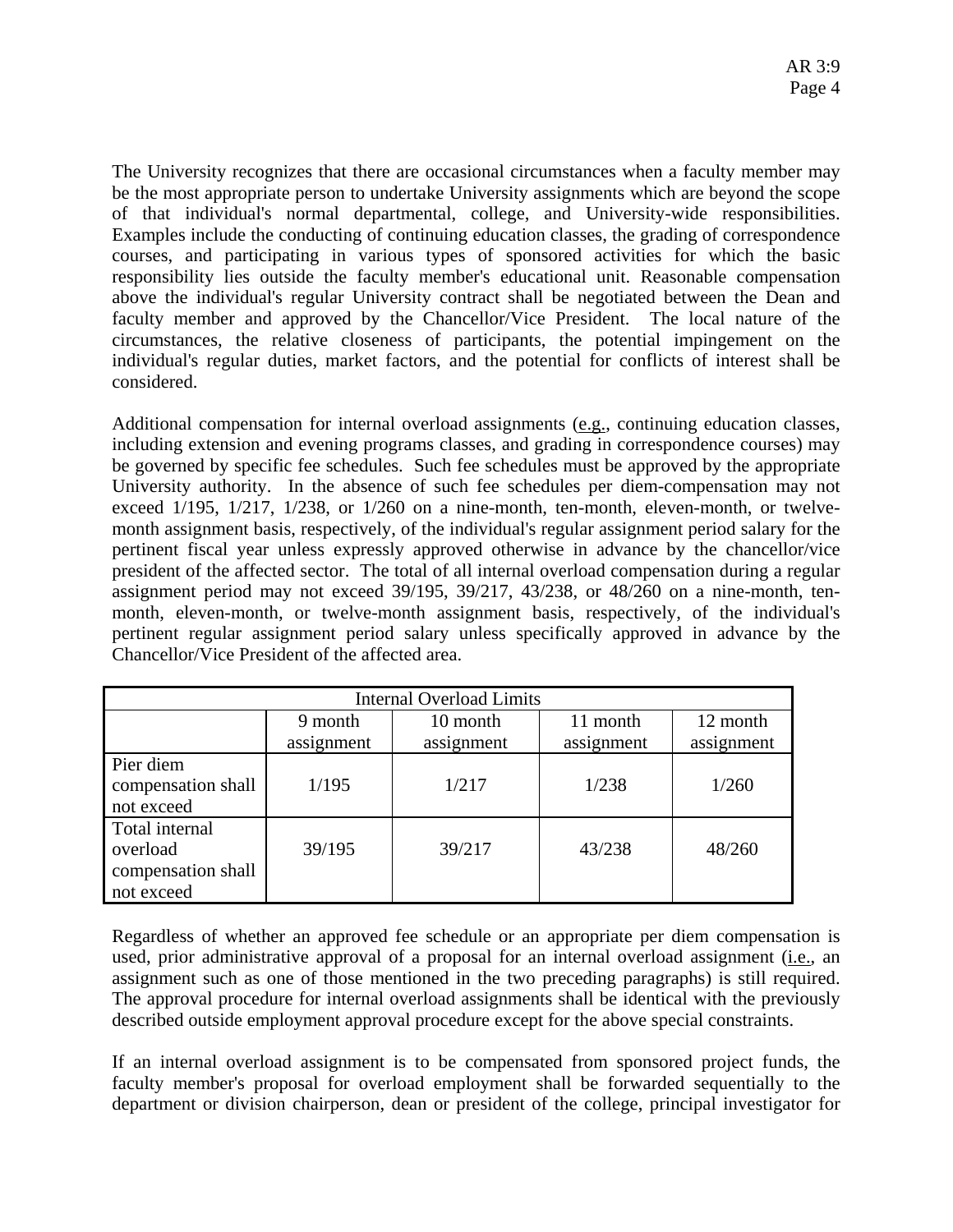the sponsored project, and the Director of the Office of Sponsored Projects Administration for recommendations on approval prior to final action by the chancellor/vice president of the affected sector. In accordance with OMB Circular A-21, Cost Principles for Educational Institutions, sections J.8.d(1) entitled salary rates for Academic Year, and J.8.d.(2)(a) entitled Periods of Outside the Academic Year, in no event will charges to sponsored agreements irrespective of the basis of computation, exceed the proportionate share of the base salary for that period.

 III. Limitation on Overall Combination of Consulting and Other Overload Employment During a Regular Assignment Period or a Summer Assignment Period

| Limits on Overall Combination of<br>Consulting and other Overload<br>During a Regular Assignment Period |                                                                                                       |                                                                |                                                                |                                                                |  |  |
|---------------------------------------------------------------------------------------------------------|-------------------------------------------------------------------------------------------------------|----------------------------------------------------------------|----------------------------------------------------------------|----------------------------------------------------------------|--|--|
|                                                                                                         | 9 month<br>assignment<br>(No vacation)<br>allowance and<br>covers period<br>August 16 -<br>May $15$ ) | 10 month<br>assignment<br>$(1$ month<br>vacation<br>allowance) | 11 month<br>assignment<br>$(1$ month<br>vacation<br>allowance) | 12 month<br>assignment<br>$(1$ month<br>vacation<br>allowance) |  |  |
| Maximum days<br>for consulting<br>and overload                                                          | 39 days                                                                                               | 39 days                                                        | 43 days                                                        | 48 days                                                        |  |  |

A faculty member regularly employed full-time on a nine-month assignment basis, which includes no vacation allowance, may be permitted to engage in external consulting and/or other overload activities to a maximum extent of 39 days during a regular assignment period which covers August 16 of one year through May 15 of the following year.

A faculty member regularly employed full-time on a ten-month assignment basis, which includes a one-month vacation allowance, may be permitted to engage in external consulting and/or other overload employment to a maximum extent of 39 days during a regular assignment period.

A faculty member regularly employed full-time on an eleven-month assignment basis, which includes a one-month vacation allowance, may be permitted to engage in external consulting and/or other overload employment to a maximum extent of 43 days during a regular assignment period.

A faculty member regularly employed full-time on a twelve-month assignment basis, which includes a one-month vacation allowance, may be permitted to engage in external consulting and/or other overload activities to a maximum extent of 48 days during a twelve-month period which covers May 16 of one year through May 15 of the following year.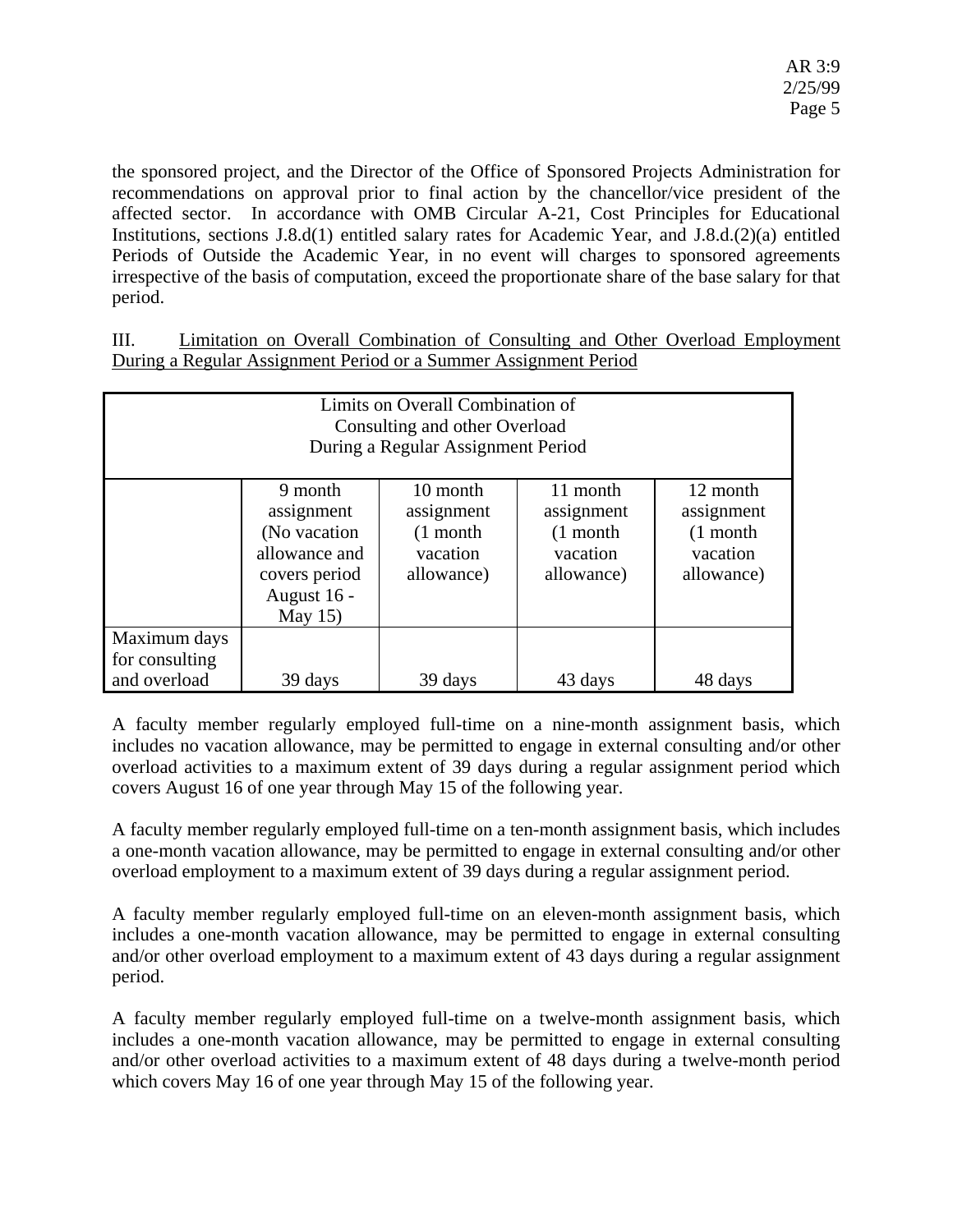A faculty member regularly employed on a nine-month, ten-month, or eleven-month assignment basis may be permitted to engage in part-time or full-time University employment during a period not included in a regular assignment period. Employment during an interim period between regular assignment periods shall not be considered as internal overload employment but shall be subject to established guidelines and constraints (see AR II-1.1-7).

With appropriate prior approval, a faculty member regularly employed on an assignment basis of less than twelve months may engage in external overload activities up to an average of one day per week while on full-time University summer assignment.

## IV. Staff Consulting Outside the University, Special Assignment and Overload Employment Within the University

 The University recognizes that exempt staff employees may enrich the University by appropriate involvement in limited external consulting activity. Personal participation in professionally relevant consulting activities may also enhance the staff member's competence in the respective professional or administrative role.

 An exempt staff member employed on a full-time basis may render professional consulting services in the public interest to an individual association, government agency, business, or others. Such consulting activities, however, should not interfere with the fundamental responsibility of the individual to meet regularly assigned duties. Exempt staff engaged in consulting and overload activities are expected to adhere to the conflict of interest statements spelled out in State Law and University Regulations. Consulting shall be done only on vacation leave, weekends, evenings or times when the employee is not expected to be carrying out responsibilities of the position held (e.g., University holidays).

 The University recognizes there may be instances where an exempt staff employee may be the most appropriate person to undertake a specialized internal assignment that would otherwise necessitate employment of an additional individual. In an instance where additional compensation is requested for such a specialized assignment, all following criteria must be strictly satisfied, with the exception that Criteria 2 and 4 need not be met where the assignment involves the teaching of a night or extension class or the preparation and/or grading of correspondence class materials.

 1. The assignment is clearly beyond the scope of the specified duties (as set forth in the job description of the employee's regular position) that are performed during normal and usual working hours.

 2. The assignment normally is outside the organizational unit(s) in which the employee is regularly assigned. Only with prior written approval of the appropriate chancellor/vice president may an exempt employee teach a University of Kentucky course for academic credit within the organizational unit to which the employee is regularly assigned.

 3. Except when an exempt employee teaches a University of Kentucky course for academic credit, the assignment to be performed is totally separate and apart from